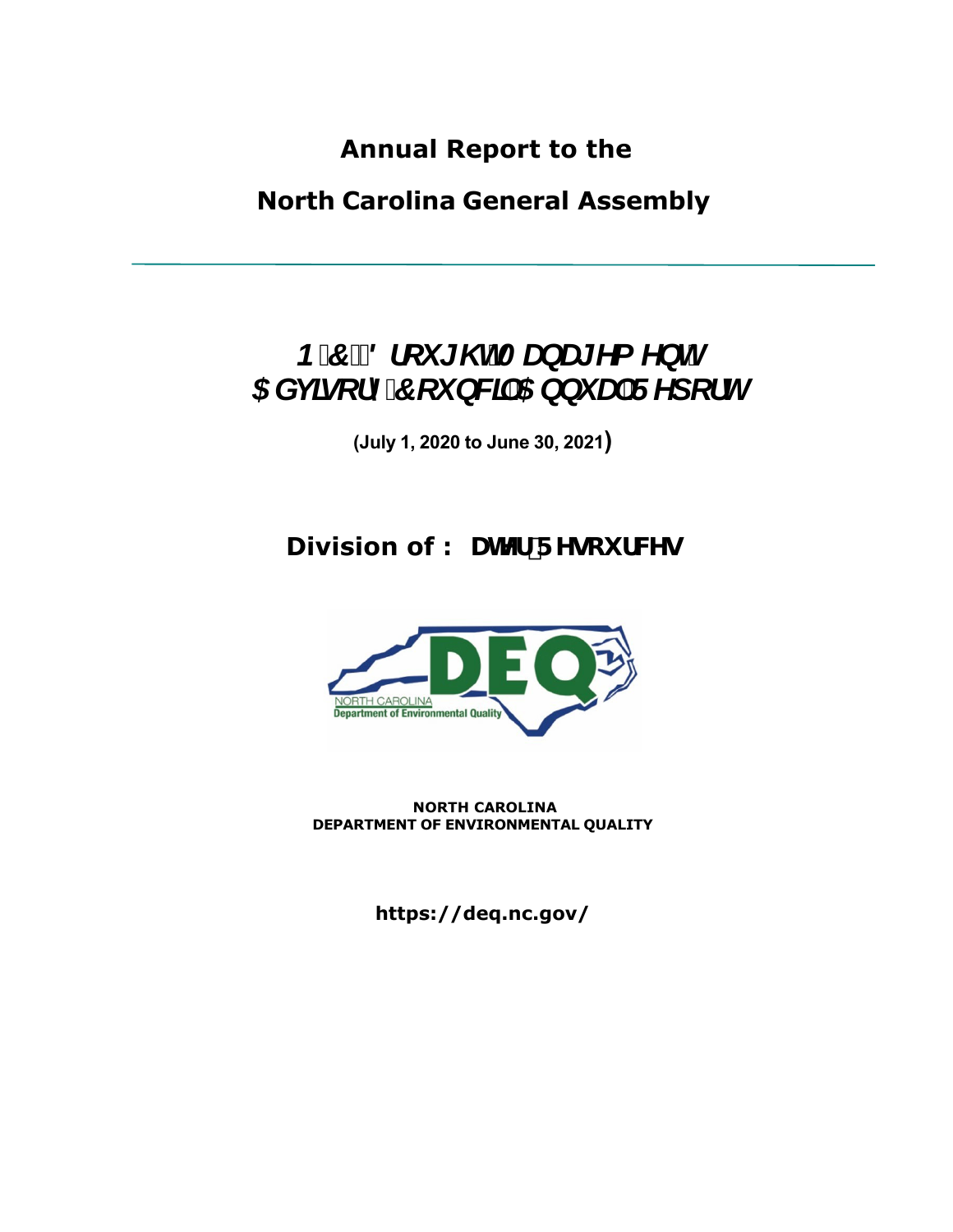#### **N.C. Department of Environmental Quality Division of Water Resources**

#### **N.C. Drought Management Advisory Council Annual Report July 1, 2020** − **June 30, 2021**

# **Introduction**

The N.C. Drought Management Advisory Council (DMAC), created as required by North Carolina General Statute 143-355.1, coordinates drought monitoring, assessment, and response activities between State and Federal agencies, public water systems, and water users. The objective of the DMAC is to provide consistent and accurate information on drought conditions to these entities, the U.S. Drought Monitor, the Environmental Management Commission, the Secretary of the N.C. Department of Environmental Quality, the N.C. Environmental Review Commission, and the public in order to manage and mitigate the harmful effects of drought. In accordance with statutory requirements, the council must submit an annual report to the Secretary of the N.C. Department of Environmental Quality, the Governor and the N.C. Environmental Review Commission by October 1 of each year.

# **Drought Overview 2020 - 2021**

# **Climate Summary – State Climate Office (Corey Davis)**

#### *Overall Summary*

The past year in North Carolina has been mostly wet and characterized by rainfall from tropical systems or their remnants reaching all corners of the state. Between these periods of heavy rainfall, some localized dryness emerged, most notably during the drought in spring 2021.

Overall, the 12-month period from July 1, 2020, through June 30, 2021, tied for the 13<sup>th</sup> warmest July-through-June on record since 1895, based on data from the National Centers for Environmental Information. It was also the sixth wettest such period, with a statewide average precipitation of 59.67 inches, or 10.35 inches greater than the 1900 to 2000 average.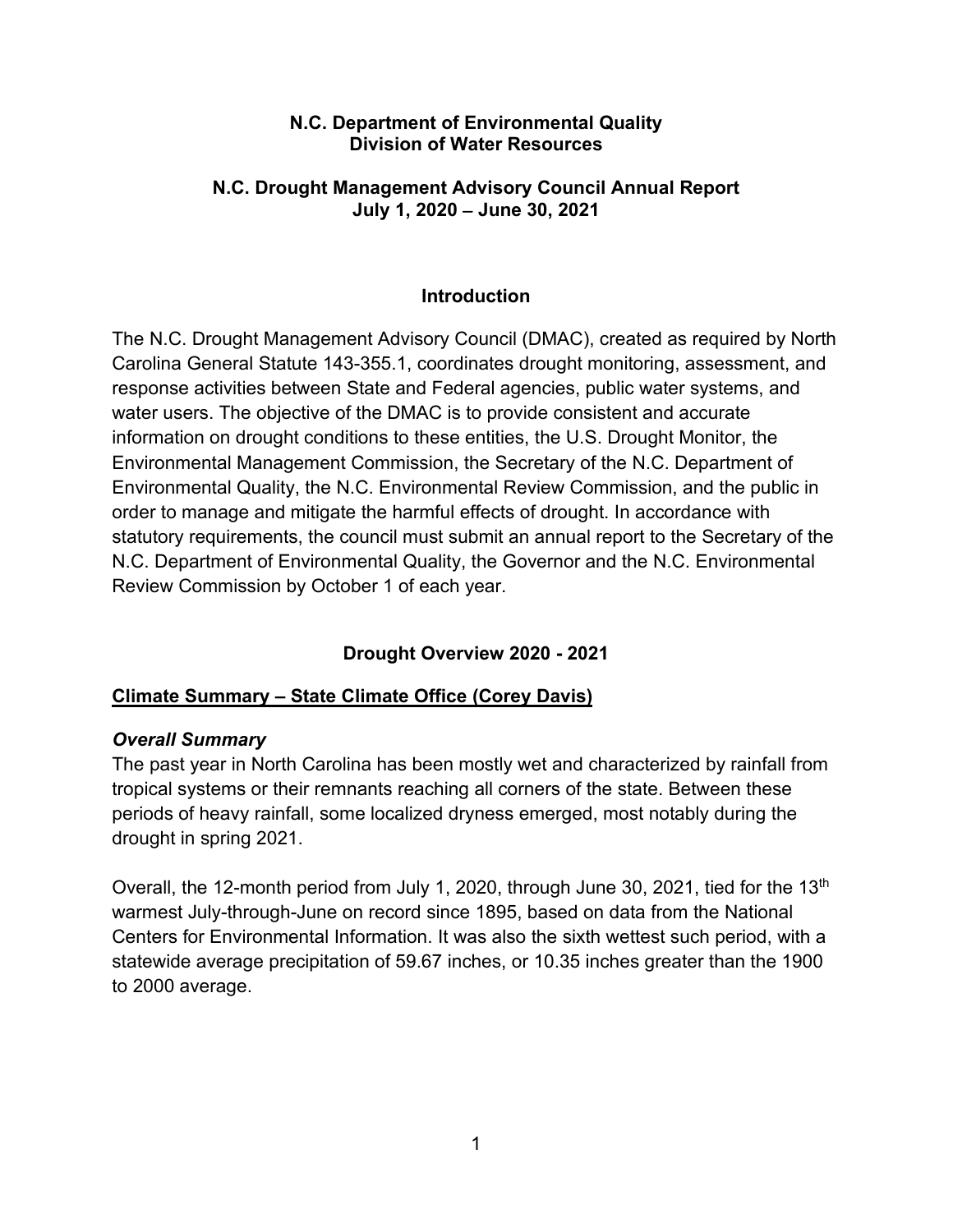#### *Seasonal Breakdown*

#### *Summer 2020*

Last July and August experienced the arrival of high pressure over the Southeast U.S. that produced persistent hot, humid weather across North Carolina. Statewide, July was the 6th-warmest and August was the 18th-warmest on record. In late July, hundreddegree heat hit the northern Coastal Plain, which was also enduring an extremely dry month with less than an inch of rainfall observed at sites such as Jackson (0.59 inches) in Northampton County. As a result, Abnormally Dry (D0) conditions briefly emerged across a dozen counties, with impacts including declining streamflows and crop stress.

That dryness was short-lived, as Hurricane Isaias made landfall at the southern coast on August 3 and brought 2 to 4 inches of rain across much of the Coastal Plain, including more than three inches in the driest areas to the north. August ended with more tropical rainfall, this time in the western part of the state from the remnants of Hurricane Laura. Overall, August 2020 ranked as our 13th-wettest on record.

#### *Fall 2020*

Following Laura's lead, a series of tropical storms that originally made landfall along the Gulf Coast reached North Carolina during the fall. With tropical air and tropical moisture prevalent, the three-month period from September through November ranked as our eighth warmest and ninth wettest fall on record.

Notable events included the remnants of Hurricane Sally bringing a widespread two or more inches of rain on September 16-18; Tropical Storm Beta producing heavy rain and large hail in the Sandhills on September 25-26; and the remnants of hurricanes Delta and Zeta each dropping more than four inches of rain in the Mountains during October. The most significant rainfall event of the season was during November 10-12. A cold front crossing the mountains pulled in moisture from Tropical Storm Eta to our south. Local rainfall totals exceeded eight inches in Alexander County, where heavy flooding at the Hiddenite campground caused three deaths, and along the Tar River, which reached its fifth-highest crest on record in Greenville.

#### *Winter 2020-21*

Despite the La Niña pattern that is often associated with drier winters in North Carolina, the prevailing pattern this winter defied those predictions and saw a continuation of our wet fall weather, with moisture-rich storm systems tracking from the Gulf of Mexico across the Carolinas. The three-month period from December 2020 through February 2021 ranked as our 12th-wettest winter on record in North Carolina and tied for the 51st-warmest in the past 126 years.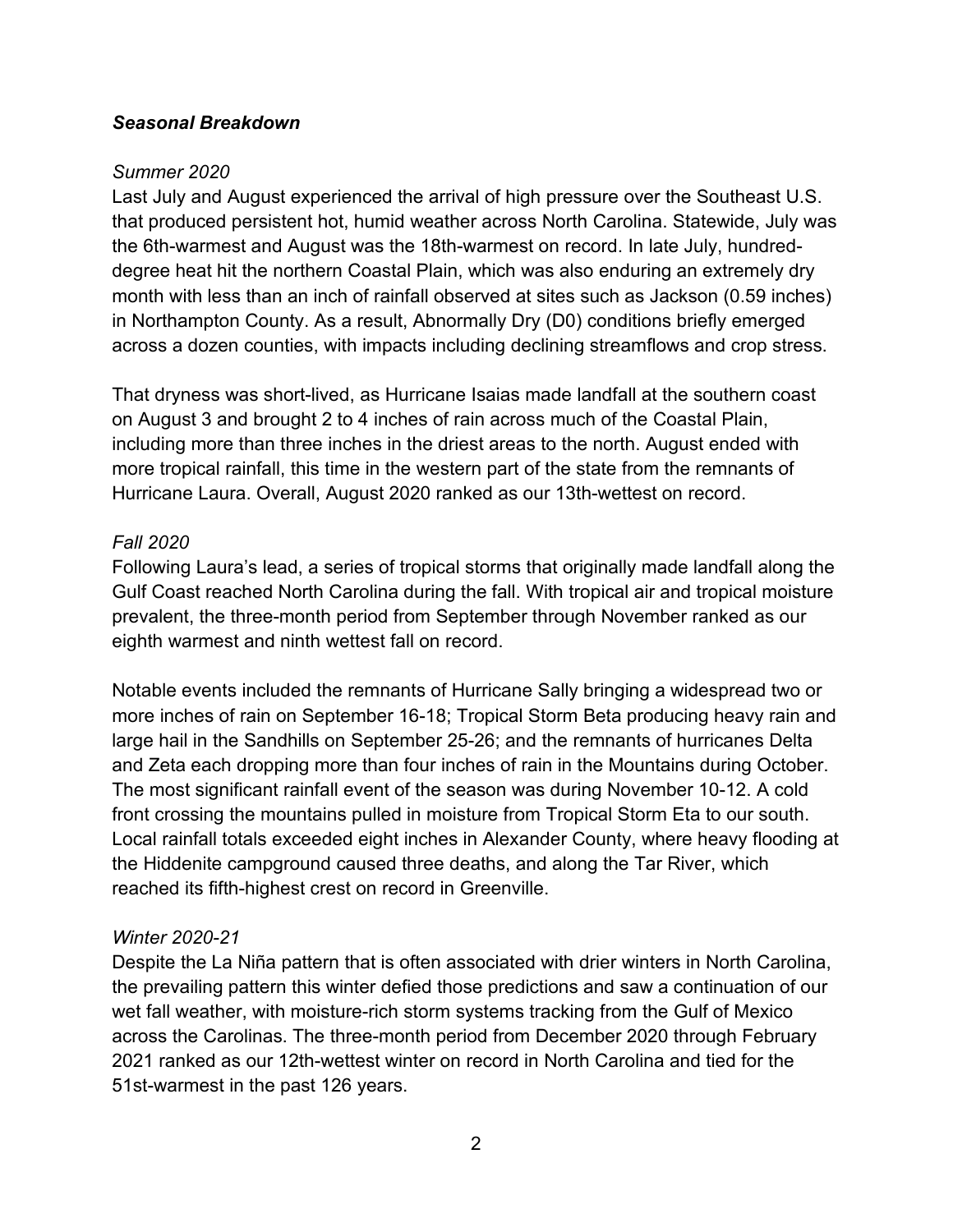December featured slightly cooler-than-normal temperatures in the mountains and up to six inches of Christmas snow at Beech Mountain, Marshall, and Oconaluftee. The heaviest precipitation totals came across the eastern half of the state, including the fifthwettest December in Louisburg (6.43 inches) and the fourth wettest in Elizabeth City (6.25 inches).

January saw the cooler temperatures and snowfall shift eastward. On January 28, more than three inches of snow fell in the northern Coastal Plain, including 3.7 inches in Plymouth. Areas farther south had little to no snow, but multiple rain events that added up to 8.71 inches for the month in Kinston. That pattern continued through February, which ranked as the second wettest on record in Kinston and Raleigh, along with the wettest February in Williamston with 10.36 inches of precipitation observed. Mid-February included two ice storms within a week that affected the northern Piedmont.

The lone exception to the wet winter weather was in the far western corner of the state. By late January, sites such as Murphy had accrued a seasonal precipitation deficit of more than five inches, and Abnormally Dry conditions emerged across parts of Cherokee, Clay, Graham, Macon, and Swain counties. Above-normal precipitation during February curbed that dry pattern and left the state with no outstanding dryness entering the spring.

#### *Spring 2021*

The beginning of March brought a sudden reversal in the overall pattern that lasted through the season. March through May ranked as our 12th-driest and tied for our 31stwarmest spring on record. The frequent precipitation events from the winter were replaced by stretches of warm and dry weather, especially in the south and east. Cold fronts crossing the Appalachians tended to soak the mountains and dry out afterwards, although the moisture surplus from the winter meant dry weather impacts were slow to emerge.

By April, dry conditions became more widespread, and it was the 13th-driest April on record statewide. Spurred on by 80-degree temperatures early in the month, topsoil moisture levels declined across the southern Coastal Plain, which was first classified as Abnormally Dry on April 20. Less than an inch of rain fell all month in parts of the **Sandhills** 

Continuing April's trend, May ranked as the 15th-driest on record. Despite slightly cooler-than-normal temperatures, the dry spring by then had taken its toll, and on May 18, Moderate Drought (D1) re-emerged in North Carolina for the first time since November 19, 2019. By the end of the month, more than half of the state was classified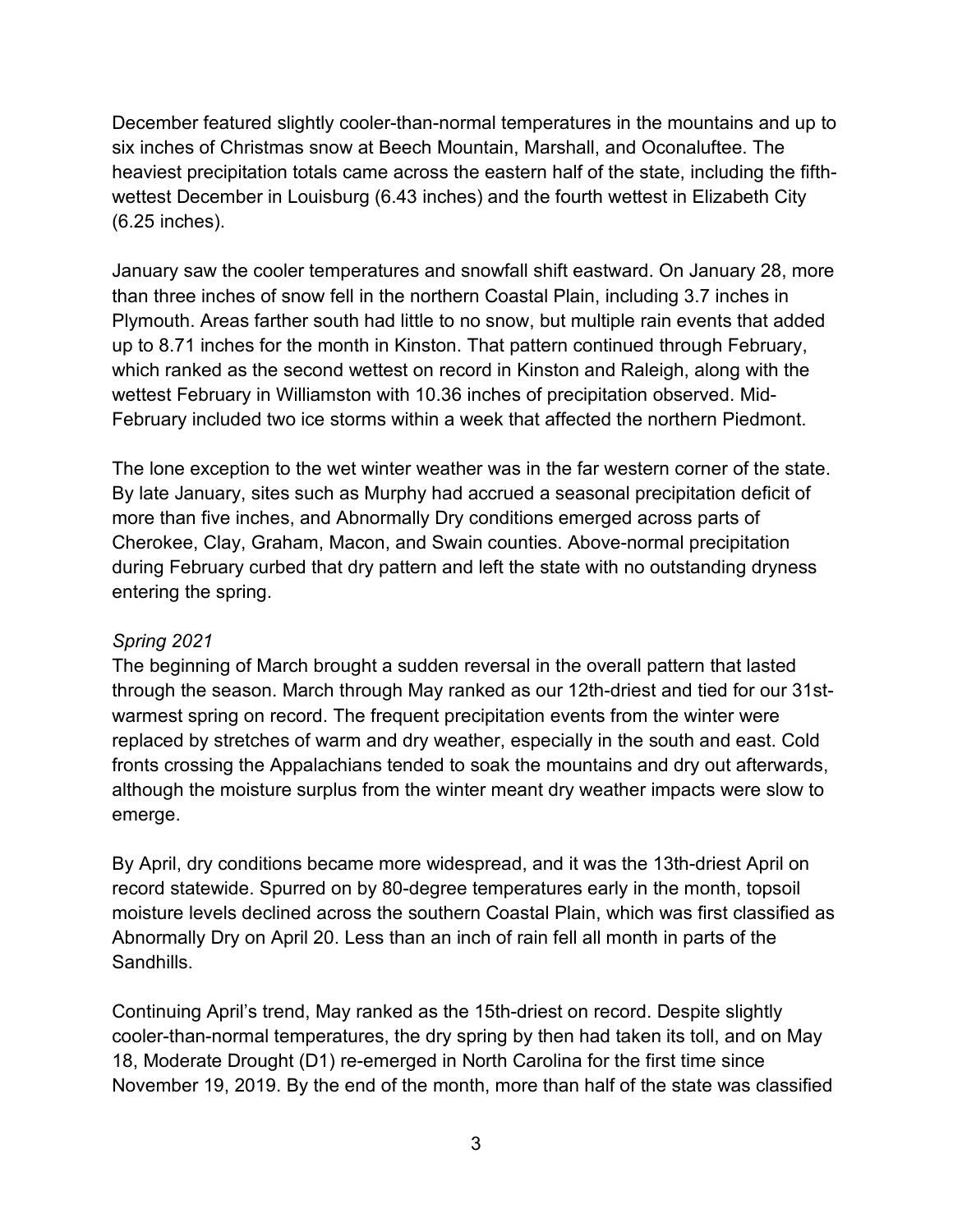in drought, including Raleigh, which recorded its driest spring on record, and both Wilmington and Lumberton, which had their second-driest springs and reached Severe Drought (D2) status.

# *June 2021*

The season change again brought an abrupt shift in our weather pattern. The driest areas exiting the spring received heavy rainfall from multiple events in June, including a stalled frontal boundary across the Coastal Plain on June 2-3 and Tropical Storm Claudette on June 20-21. These events combined to produce the wettest June on record at sites such as Greenville (15.05 inches), Washington (16.13 inches), and Ocracoke (12.36 inches).

By the end of the month, only patchy areas of Moderate Drought remained along the Waccamaw River at the southern coast and along the Virginia border in the northern Piedmont. Roughly half of the state remained classified as Abnormally Dry, including the southwestern Piedmont, which missed the heaviest rains during the month.

# **Streamflow and Groundwater – USGS (Curtis Weaver)**

Streamflow conditions during much of the annual period (July 1, 2020 through June 30, 2021) were commonly characterized by above-normal (>75<sup>th</sup> percentile) and much above-normal (>90<sup>th</sup> percentile) conditions across the State. However, several periods of short-term below normal streamflows were noted, the longest being about three months towards the end of the report period.

Figure 1 shown below indicates the percentage of USGS streamgages in North Carolina with 7-day average streamflows (or 7-day flows) less than the 25th, 10th, and 1st percentiles (or record-low for the calendar date) during the annual period. The percentages of USGS streamgages across North Carolina having 7-day flow percentiles below the 25th and 10th percentiles reached maximum values of 36 and 15 percent, respectively, on May 27, 2021. By comparison, the maximum percentages observed during the previous annual period (2019–2020) were 57 and 22 percent, respectively, for these two streamflow indicators. From early August through mid-January, most of February, then mid-March through mid-April, all indicators for the 7-day flows were commonly less than two percent, highlighting the extent of normal and above-normal streamflow conditions that persisted throughout much of this annual period. A total of 130 days occurred in which no below-normal 7-day flows were noted among any of the streamgages across North Carolina. The longest number of *consecutive* days of no below-normal 7-day flows was 28 days from December 14, 2020, through January 10, 2021. This is the fifth longest stretch of consecutive days since January 2001 when [USGS WaterWatch](https://waterwatch.usgs.gov/) began compiling 7-day flow data at selected streamgages across the Nation.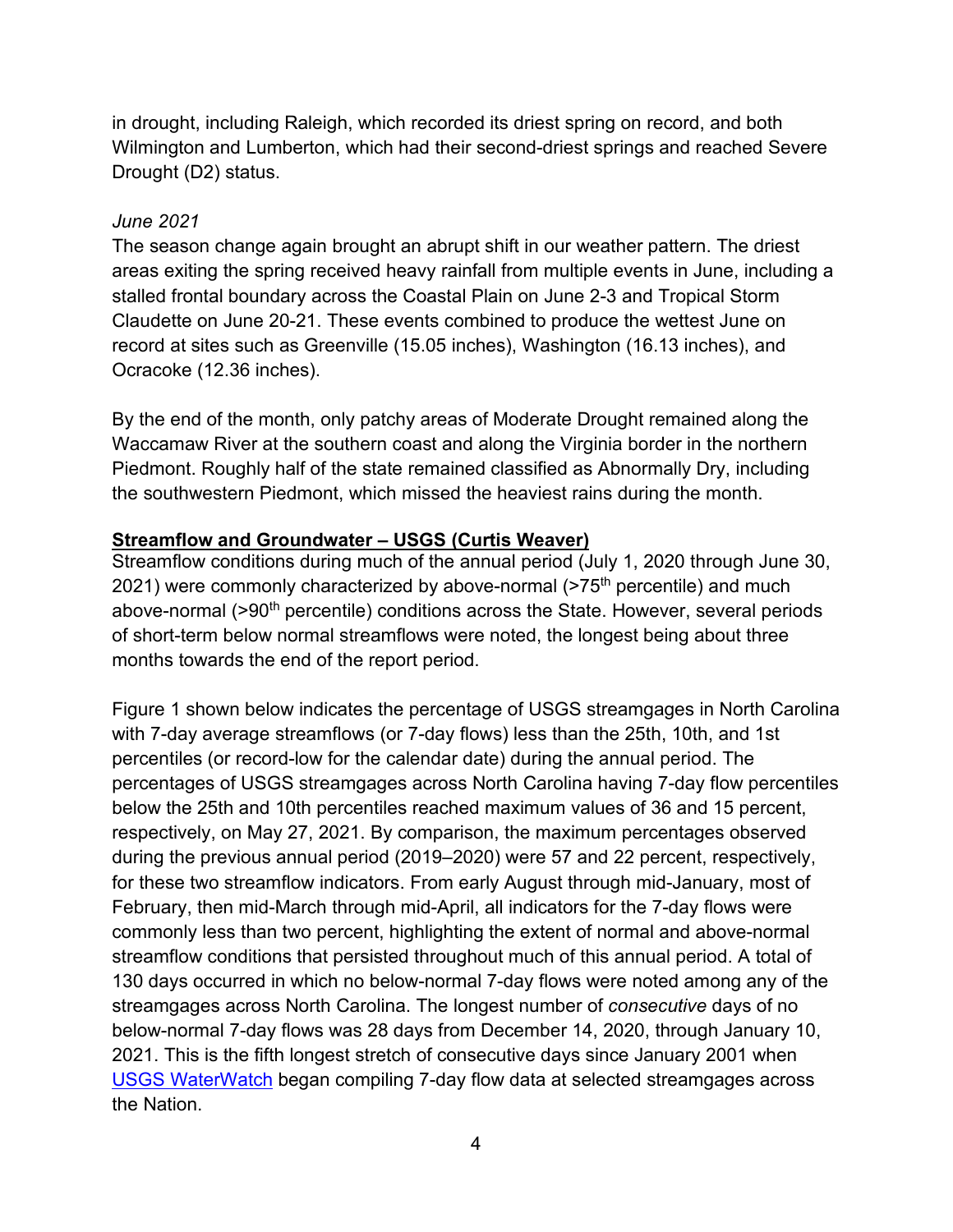

**Figure 1.** *7-day Flow Percentiles for USGS Streamgages in North Carolina*

The persistence of above-normal streamflow conditions can also be seen in Figure 2 showing the percentage of USGS streamgages in North Carolina with 28-day average streamflows (or 28-day flows) less than the 25th, 10th, and 1st percentiles. Further emphasizing the very wet conditions during this annual period is the record 126 days of no observed below-normal 28-day flows noted among the streamgages across North Carolina, running from September 18, 2020, through January 21, 2021. This is longest stretch of consecutive days since July 2004 when **USGS WaterWatch** began compiling 28-day flow data at selected streamgages across the Nation.

During July 2020, [USGS WaterWatch](https://waterwatch.usgs.gov/) streamflow maps indicated a very small number of streamgages (generally less than five) widely scattered across the northern Piedmont region where below-normal conditions were depicted. However, towards the end of July, additional streamgages within the northern Coastal Plain towards the northeast corner of the State were beginning to depict below-normal conditions.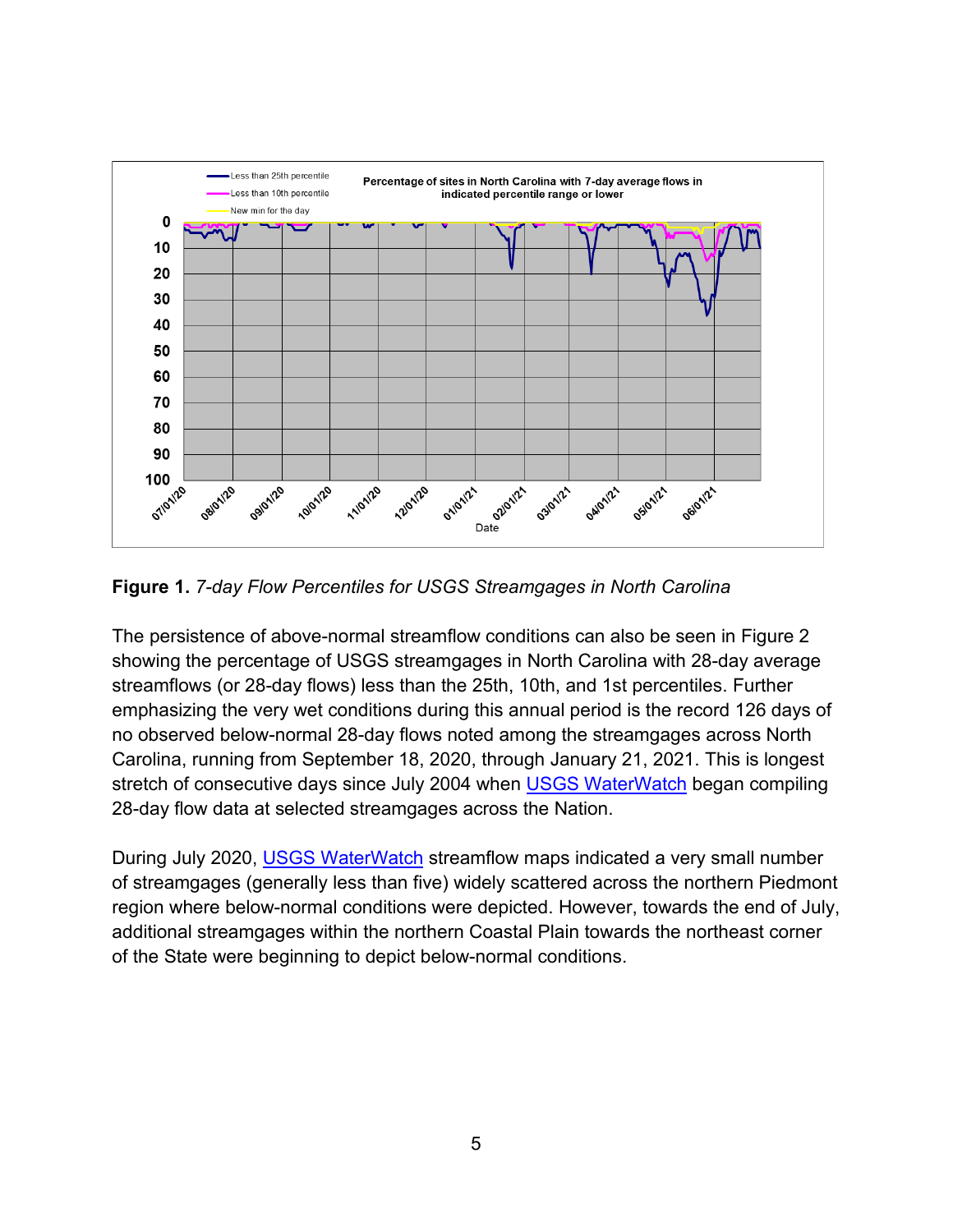

**Figure 2.** *28-day Flow Percentiles for USGS Streamgages in North Carolina*

However, from early August 2020 through early January 2021, rainfalls from a combination of tropical systems as well as frontal passages ushered a long-sustained period of above-normal and much-above normal streamflow conditions. In mid-January, below-normal streamflow conditions began to appear with two small clusters appearing by about the  $25<sup>th</sup>$  of the month across parts of the southern Blue Ridge and across parts of the northeast Coastal Plain. The end of January brought another round of abovenormal rainfalls that quickly returned streamflow conditions to above-normal and much above-normal conditions across much of the State.

In early March, below-normal streamflow conditions began to reappear across the State such that by March 15, about 20 percent of the USGS streamgages in North Carolina had 7-day average streamflows below the 25<sup>th</sup> percentile (see Figure 1). The spatial distribution of below-normal streamgages was focused in two general areas: (1) parts of the northern Coastal Plain and northern Piedmont across the Triad and Triangle regions, and (2) along and near the Eastern Continental Divide in the Blue Ridge. From the end of March to early April, beneficial rainfalls again returned overall streamflows across the State into the above-normal and much above normal ranges.

In mid and late April, below-normal conditions again began to reappear across parts of the Coastal Plain, further expanding into the parts of the northern Piedmont as well as across the southern and central Blue Ridge. While early May rainfalls erased the belownormal streamflows in the Blue Ridge, an increasing number of USGS streamgages across the Coastal Plain, northeast Piedmont, and Sand Hills began to depict below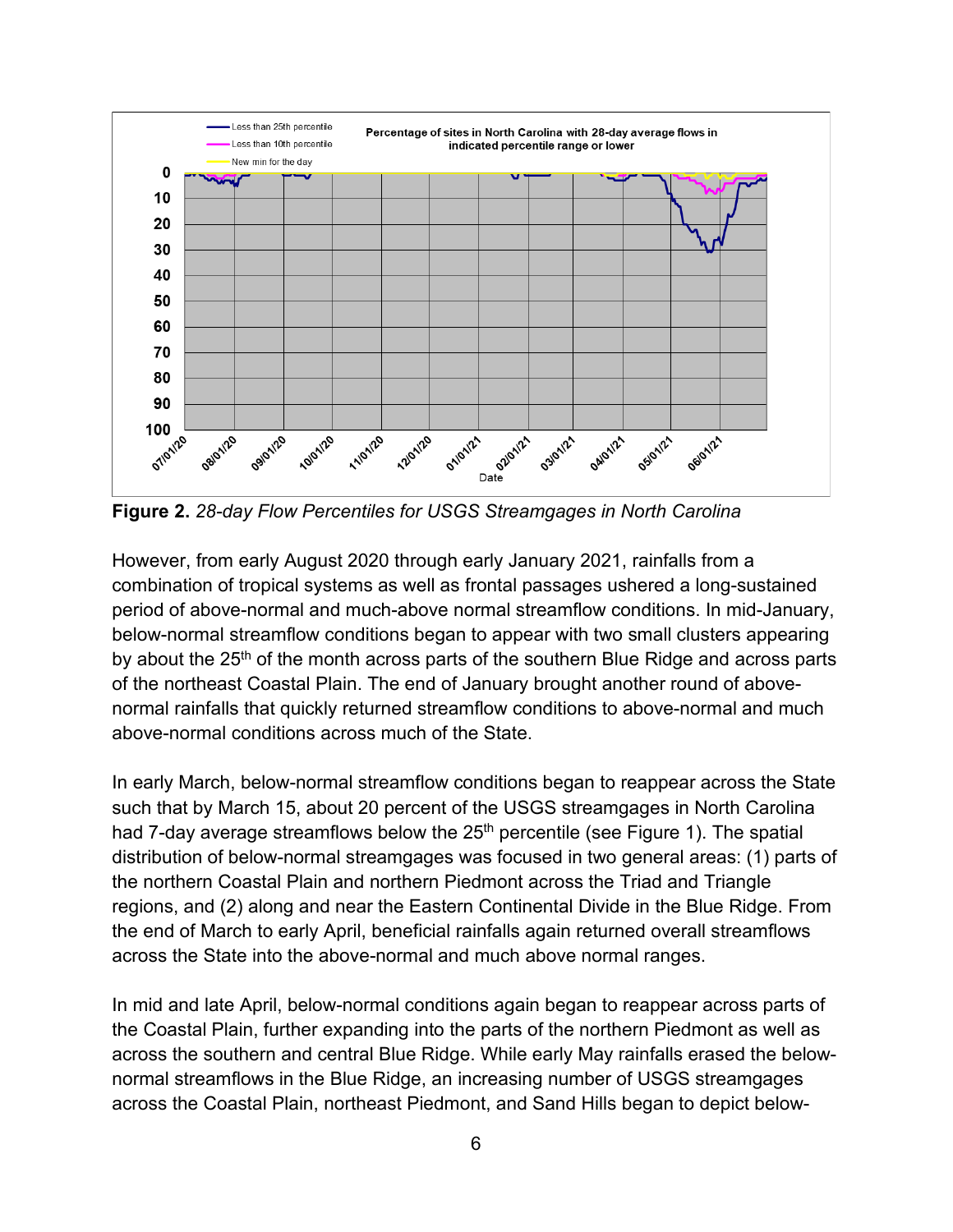normal streamflows on a more sustained basis. By May 27, up to 36 percent of streamgages across the state had 7-day average streamflows below the  $25<sup>th</sup>$  percentile, and 15 percent had 7-day average streamflows in the "less than  $10<sup>th</sup>$  percentile" range (see Figure 1). Early June brought more beneficial rainfalls – initially across the Coastal Plain then across the remainder of the State by mid-June – such that by the end of the month, the percentage of sites with 7-day flows below the 25<sup>th</sup> percentile declined to less than 10 percent.

Examination of approved (2020 water year) and provisional (2021 water year) daily discharge data indicates no period of record minimum daily mean discharges or 7-day flows were set at any USGS stream gage in North Carolina during the annual period. However, provisional minimum 7-day flows for the *month of May* were set May 29-31, 2021, at USGS Station 02109500 – Waccamaw River at Freeland in Brunswick County. The first record minimum 7-day flow of 7.53 ft $\frac{3}{s}$  occurring on May 29 fell below the previous record minimum of 7.79 ft3/s set in May 2002. However, by May 31, the record minimum 7-day flow was set at 6.49 ft<sup>3</sup>/s. No minimum monthly average streamflows were observed at any USGS streamgages in North Carolina during the annual period, although *maximum* monthly average streamflows were observed at 40 USGS streamgages across the State.

Groundwater levels at the 16 USGS observation wells within the [USGS North Carolina](https://groundwaterwatch.usgs.gov/NetMapT1L2.asp?ncd=crn&sc=37)  [Climate Response Network](https://groundwaterwatch.usgs.gov/NetMapT1L2.asp?ncd=crn&sc=37) commonly were in the normal and above-normal ranges during the annual period from July 1, 2020, through June 30, 2021. Water levels in the wells reflect the climate conditions (occurrence of precipitation), but temporal changes are also affected by individual well characteristics (e.g., well depth, surrounding material through which the water moves).

Water levels at the four Blue Ridge observation wells in this network were generally sustained in the normal and above-normal ranges throughout much of the annual period. While there were no instances of period of record or monthly low water levels noted among these four wells, the water levels at the Marble well in Cherokee County intermittently declined into the below-normal ranges from December 2020 through April 2021. Water levels at the Champion well in Haywood County were also very briefly depicted in the below-normal ranges at the ends of May and June 2021 each. At the remaining two Blue Ridge observation wells, there were no instances of below-normal water levels observed during the annual period. A provisional period of record high water level was set near the end of March 2021 at the Pisgah Forest well in Transylvania County. Provisional monthly record high water levels were also set at the Marble well (2 months) as well as both the Pisgah Forest well (4 months) and Blantyre well (1 month) in Transylvania County.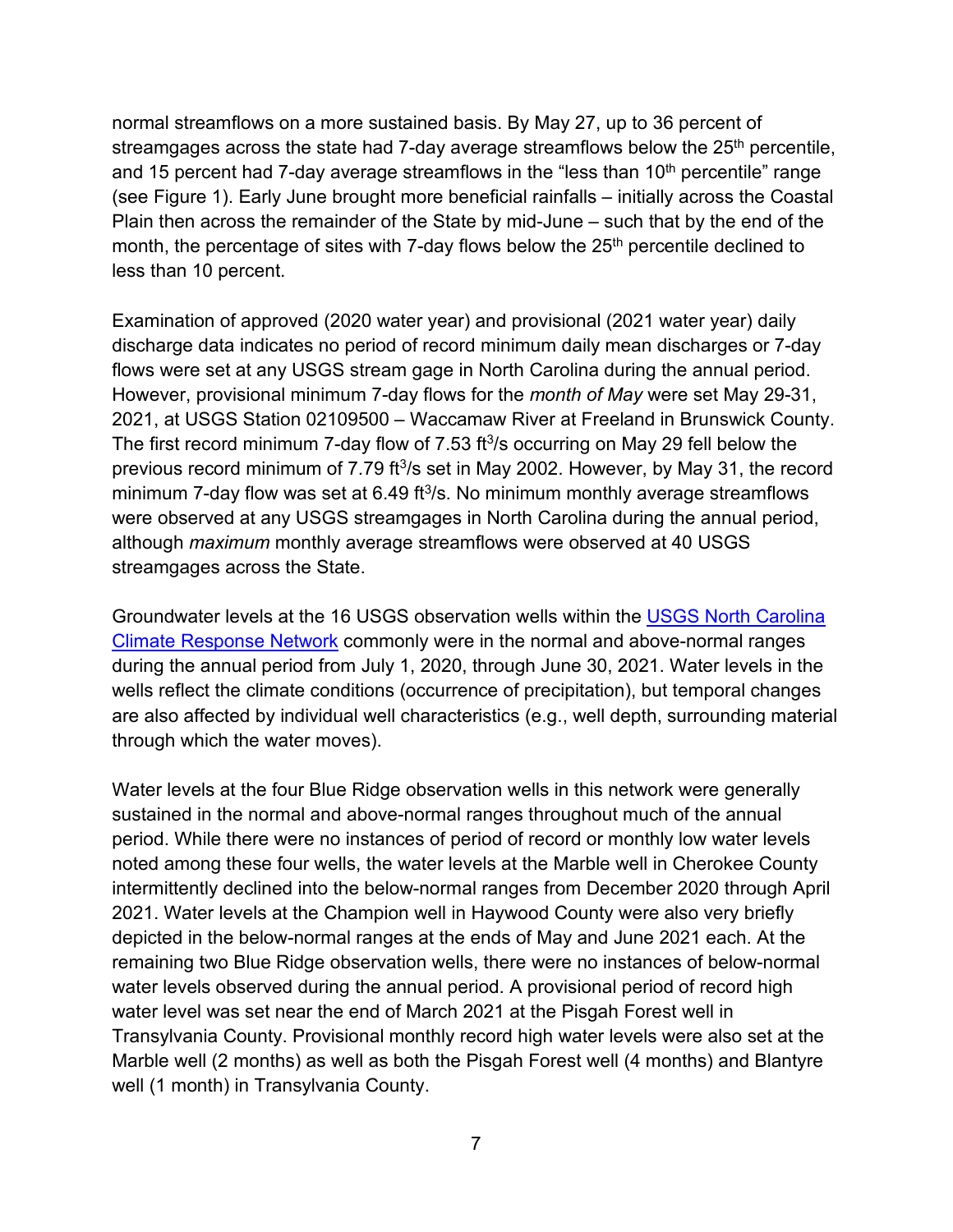Water levels at the five Piedmont observation wells in this network were sustained solely within the above-normal ranges throughout the annual period. No instances of below-normal water levels were observed in these wells during the annual period. Provisional period of record high water levels was set at all wells: The Langtree well in Iredell County (March 2021), the Piedmont Research Station (RS) well in Rowan County (February 2021), the Mocksville well in Davie County (March 2021), the Oak Ridge well in Guilford County (April 2021), and the Duke Forest well in Orange County (June 2021). Provisional monthly record high water levels were also noted for a varying number of months during the annual period at the Langtree well (7 months), the Piedmont RS well (8 months), the Mocksville well (8 months), the Oak Ridge well (6 months), and the Duke Forest well (6 months).

Water levels in the Marston observation well in Scotland County (Sand Hills region) were sustained solely within the above-normal ranges throughout the annual period. A provisional period of record high water level was set in mid-March 2021 at this well, and provisional monthly record high water levels were also set at this well during of two months within this annual period.

Among the six observation wells in the Coastal Plain, water levels varied widely during the annual period. Conditions commonly ranged in the normal and above-normal ranges from July 2020 through February 2021, then ranged from above normal down to below normal during varying numbers of months from March to June 2021. The wide variations reflect the quick response of water levels to climatic conditions commonly observed in shallow wells within the Coastal Plain. No provisional period of record low water levels was noted during the annual period at any of the six Coastal Plain wells, but provisional record monthly low water levels were observed at four of the six wells: Grantham well (1 month), Comfort RS well in Jones County (2 months), Hoke well in Washington County (2 months), and the Elizabeth City in Pasquotank County (1 month). Provisional period of record high water levels was noted during the annual period at all 6 Coastal Plain wells: Grantham well (February 2021), Southport well in Brunswick County (February 2021), Comfort RS well (February 2021), Simpson well in Pitt County (June 2021), Hoke well (February 2021), and the Elizabeth City well (February 2021). Provisional record monthly high-water levels were also observed at all six wells: Grantham well (5 months), Southport well (1 month), Comfort RS well (4 months), Simpson well (6 months), Hoke well (2 months), and the Elizabeth City well (7 months).

#### **Forest Resources – NC Forest Service (Cabe Speary)**

From July 1, 2020 to June 30, 2021, the N.C. Forest Service responded to 3,444 wildfires across the state that burned approximately 9,583 acres on state and private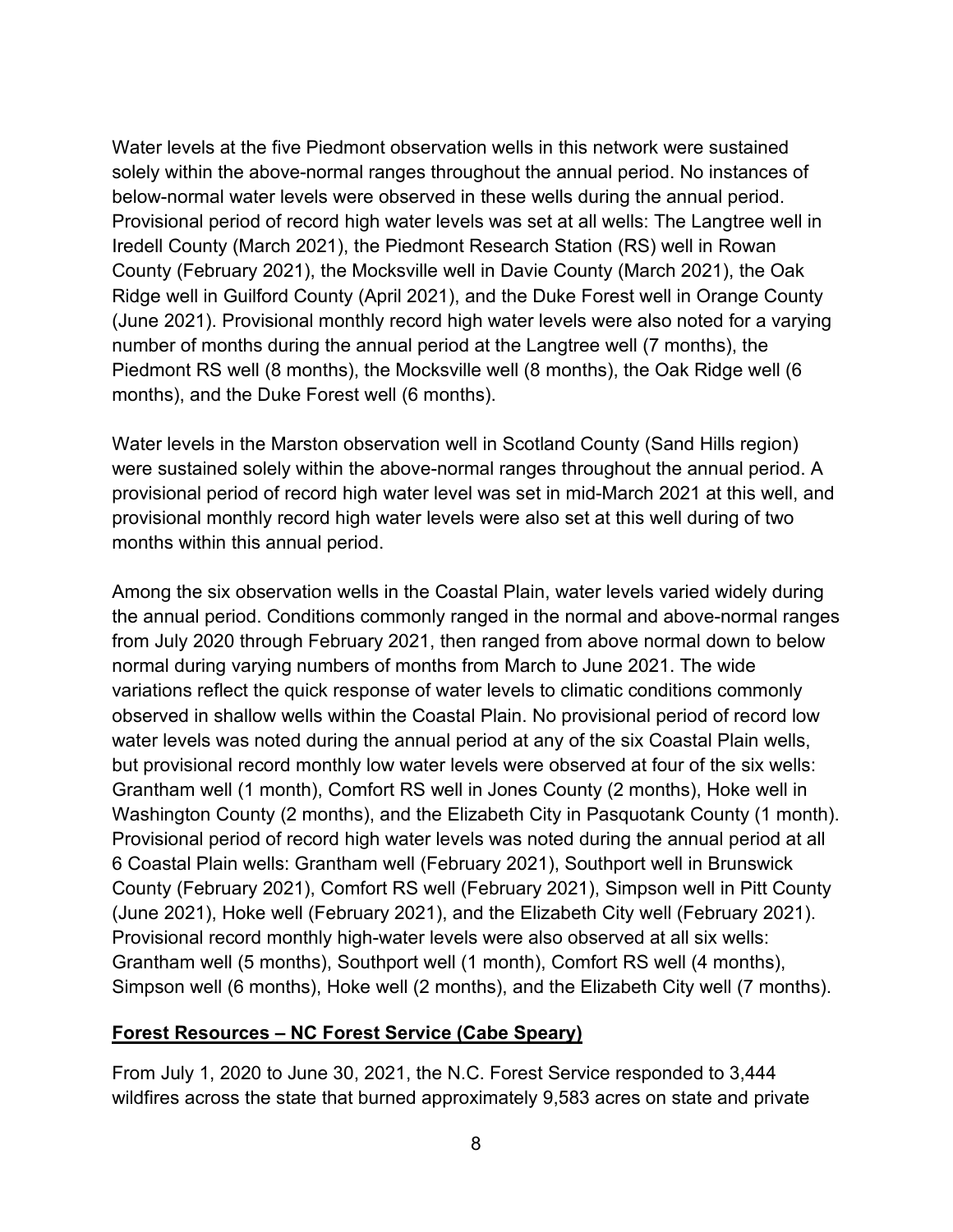lands. The number of fires increased by approximately 6 percent, while the number of acres decreased by less than one percent over the previous year. The number of fires was 7.5 percent less than the 10-year average. The total number of acres burned was 27 percent lower than the 10-year average. There were 68,245 acres on state and private lands which were treated with prescribed fire during the past fiscal year, a 25 percent increase from the previous year. This increase in acres can be attributed primarily to easing of COVID-19 restrictions during the prime burning season, better weather, and an effort by agencies that burn to reduce the backlog of burning that did not get accomplished the previous year due to COVID.

Weather impacts had some effect on wildfire operations across the state during the past year. Lack of rain in May in the SE Coastal and Sandhills areas resulted in a "flash drought." Fire danger reached a point that triggered a severity need. A burn ban was put in place for these areas from May 24 through June 2. A NC Type 2 Incident Management Team was mobilized to Lumberton. Other personnel and equipment were brought from other parts of the state to reinforce local resources. No large fires occurred, but fires that did occur burned deeply into the duff or organic soil as can happen during droughts. By June 2nd, wet frontal passages and typical summer humidity, showers and thunderstorms had moderated wildfire conditions. Although precipitation was higher than normal for much of the state, forest health was generally not significantly impacted.

#### **Agriculture - North Carolina Cooperative Extension (Mike Yoder)**

The first quarter of the 2020-2021 season, was a story of too much rain and too little, inconsistent rain coverage and a hurricane that dropped from 2 to 4 inches of rain over eastern North Carolina. Early in the spring, too much rain from the south to north-east counties resulted in soybeans and some cotton having to be replanted. Wheat often sat in the fields too long for optimum production but overall was close to normal for the year.

By July, dryness was starting to set into several north-central counties, as well as some of the far eastern counties. Late in the month, farmers worked diligently to get tobacco and corn out of the field before hurricane Isaias made landfall. Rainfall from Isaias helped limit the impact of the previous week's dry conditions in the east. North-central counties like Person, Franklin, Halifax saw harvest deficits due to dryness. From Forsyth to Union counties, producers experienced dry conditions with corn being impacted the greatest in the southern counties. North-eastern NC experienced some dryness in September with limited impact on agriculture. The remainder of 2020 saw more rain in the mountains, north-central and eastern parts of the state, delaying soybean harvest in some cases.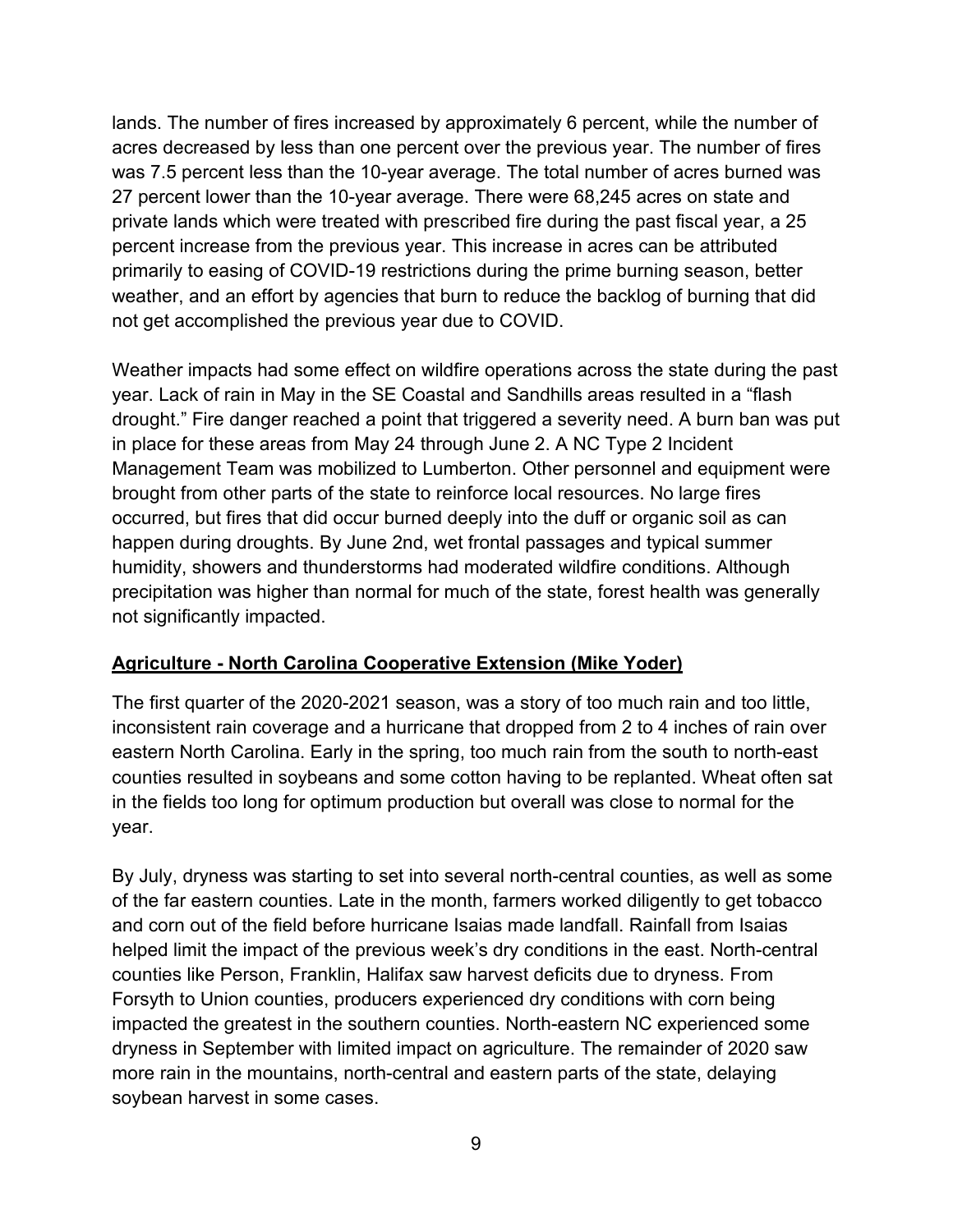January through March saw wetter than normal conditions for much of the state. Cereal grains got a slow start due to the excess moisture and leaching of soil nutrients was seen in some counties. April saw adequate soil moisture across most of the state with field work starting slowly. By early May, dry conditions were widespread across the western piedmont, eastward with spotty rains helping some, while others waited for more moisture. The north-central counties from Forsyth, eastward to Halifax, were especially dry. Above average dryness also affected counties across the coastal plain, especially down into the southeast counties.

June saw substantial rain fall across much of the state, slowing field operations and setting sweet potatoes back a couple of weeks. Most of the other row crops were progressing at a higher rate than the previous year but very much in-line with North Carolina's 5-year averages.

# **Drought Condition Summary – Division of Water Resources (Klaus Albertin)**

The July 1, 2020 to June 30, 2021 period began with no areas of the state in abnormally dry (D0) or in drought (D1 to D4) conditions and saw little dryness throughout the annual report period (see Figure 3).



**Figure 3.** *Drought Levels from July 1, 2020 through June 30, 2021*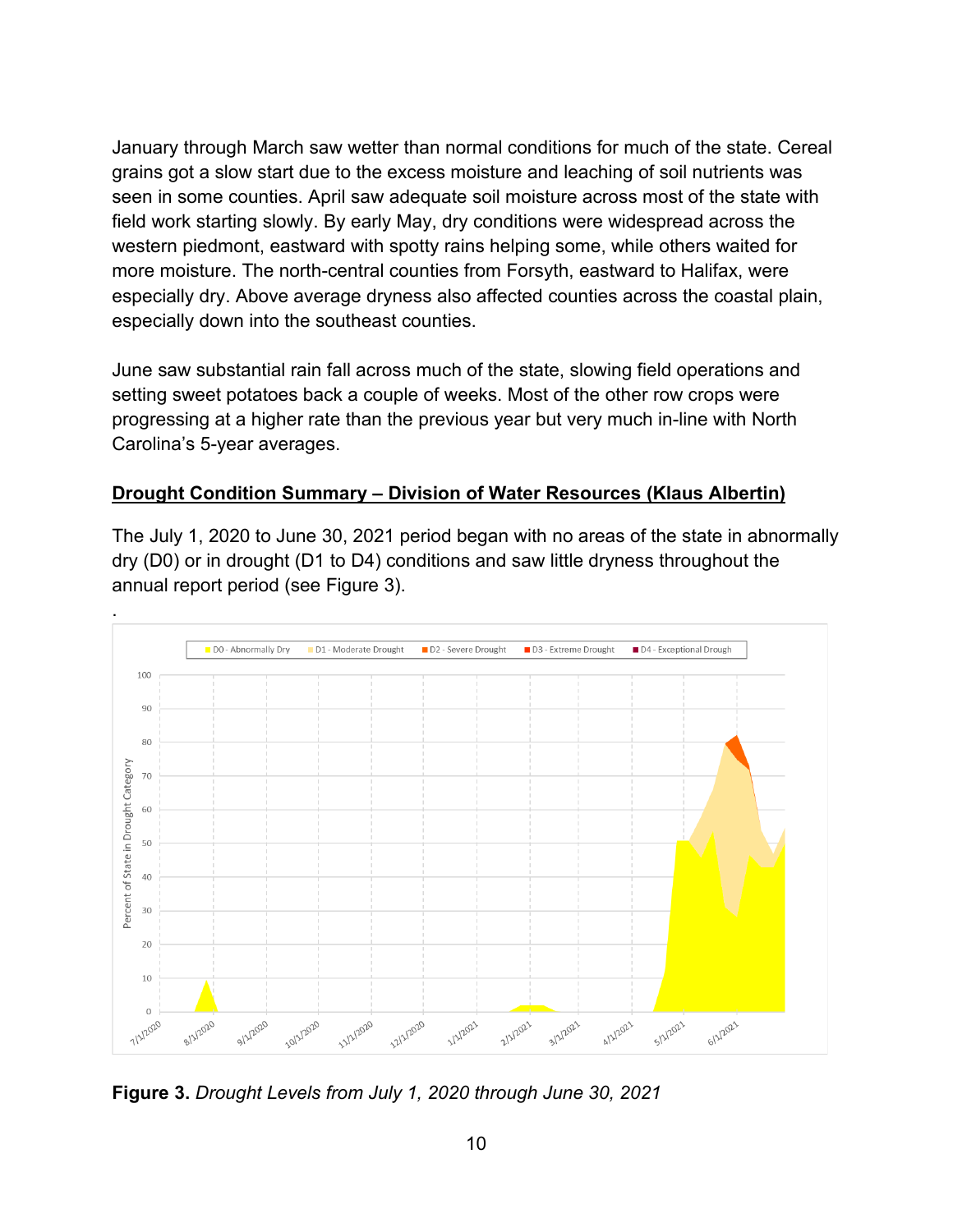The state only experienced limited dry conditions from July 2020 through April 2021. A small area (less than 10 percent of the state) was classified as being abnormally dry on July 28 (see Figure 4). A second limited period of abnormally dry conditions occurred in late January through early February, this time in the western tip of the state as shown in Figure 5.



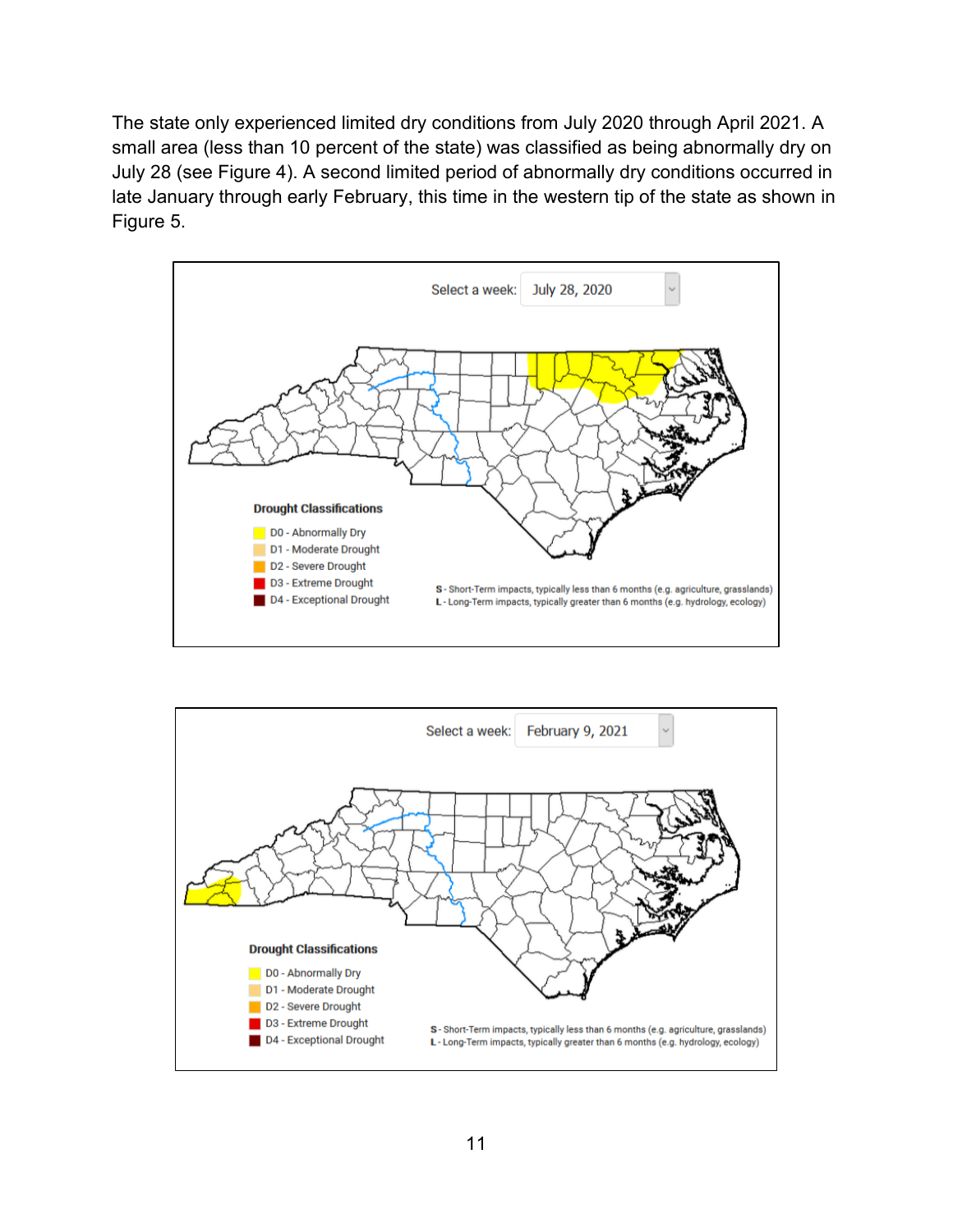The only significant period of dryness began in mid-April and continued through the end of the reporting period of this document, June 2021, as shown in Figure 1. The dryness was initially centered east of Charlotte and through the Sandhills. The abnormally dry classification for this area was first assigned on April 20, 2021. The dryness continued to spread quickly with half the state being considered abnormally dry by April 27<sup>th</sup>. The first level of drought, moderate, was specified on May 11, 2021 for the central and southern coast as shown in Figure 6.



By June 1, 2021, conditions had worsened with approximately 82 percent of the state being considered abnormally dry or in some level of drought (see Figure 7). Severe drought (D2) stage was also specified for the southern coast at this time. Fortunately, unexpectedly heavy rainfall occurred along the coast in early June, quickly removing almost all of the severe drought and most of the moderate drought and dry conditions along the coast.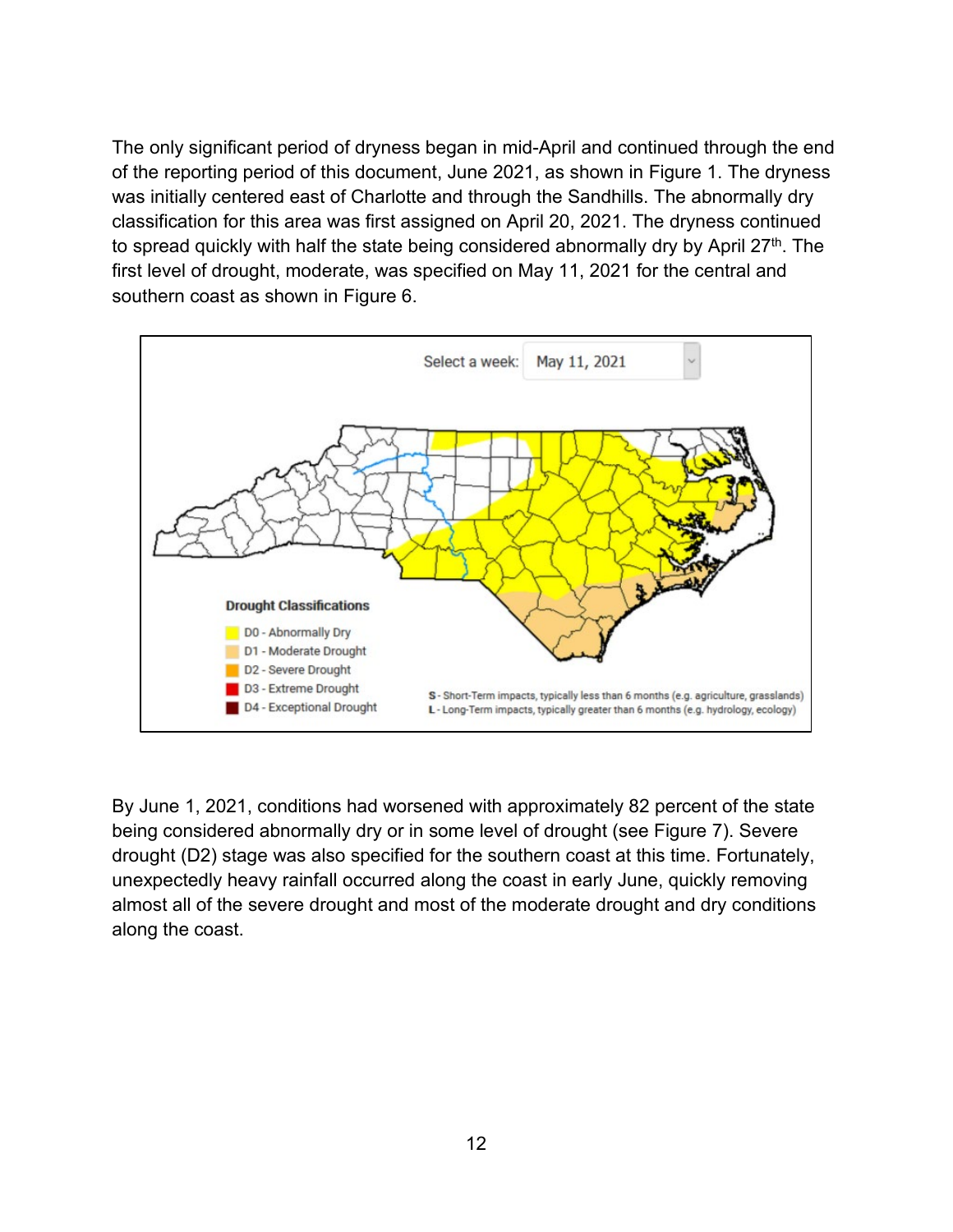

#### **Figure 7.** *North Carolina Drought Classification (early June 2021)*

While the dry conditions were widespread by the end of May, limited impacts were reported. The most significant impact to water supply was seen the first week of June when several coastal water systems initiated voluntary water restrictions due to classification of being in severe drought. Agriculture in the eastern North Carolina was negatively affected by drought in some cases.

#### Historical Perspective

In recent history, 2003 was the only year where no drought occurred in any part of the state. More typically, we see a moderate part of the state with abnormally dry conditions and a much smaller area in moderate drought. Severe drought or worse conditions do occur in many years, but the extent is often limited. The areas that are affected also shift throughout the year as localized rainfall either hits or misses locations. In this context, the 2020 – 2021 period was a fairly normal year for drought conditions.

Analysis using one of the standard drought assessment metrics, the Palmer Hydrologic Drought Index (PHDI), provides insight into long-term drought conditions for North Carolina (See Figure 8). Similar to the standard deviation of a normal distribution in statistics, PHDI values within +/- 2 reflect typical conditions. Values outside of this range show either very wet (positive) or very dry (negative) conditions. Values above +4 and below -4 reflect very extreme conditions.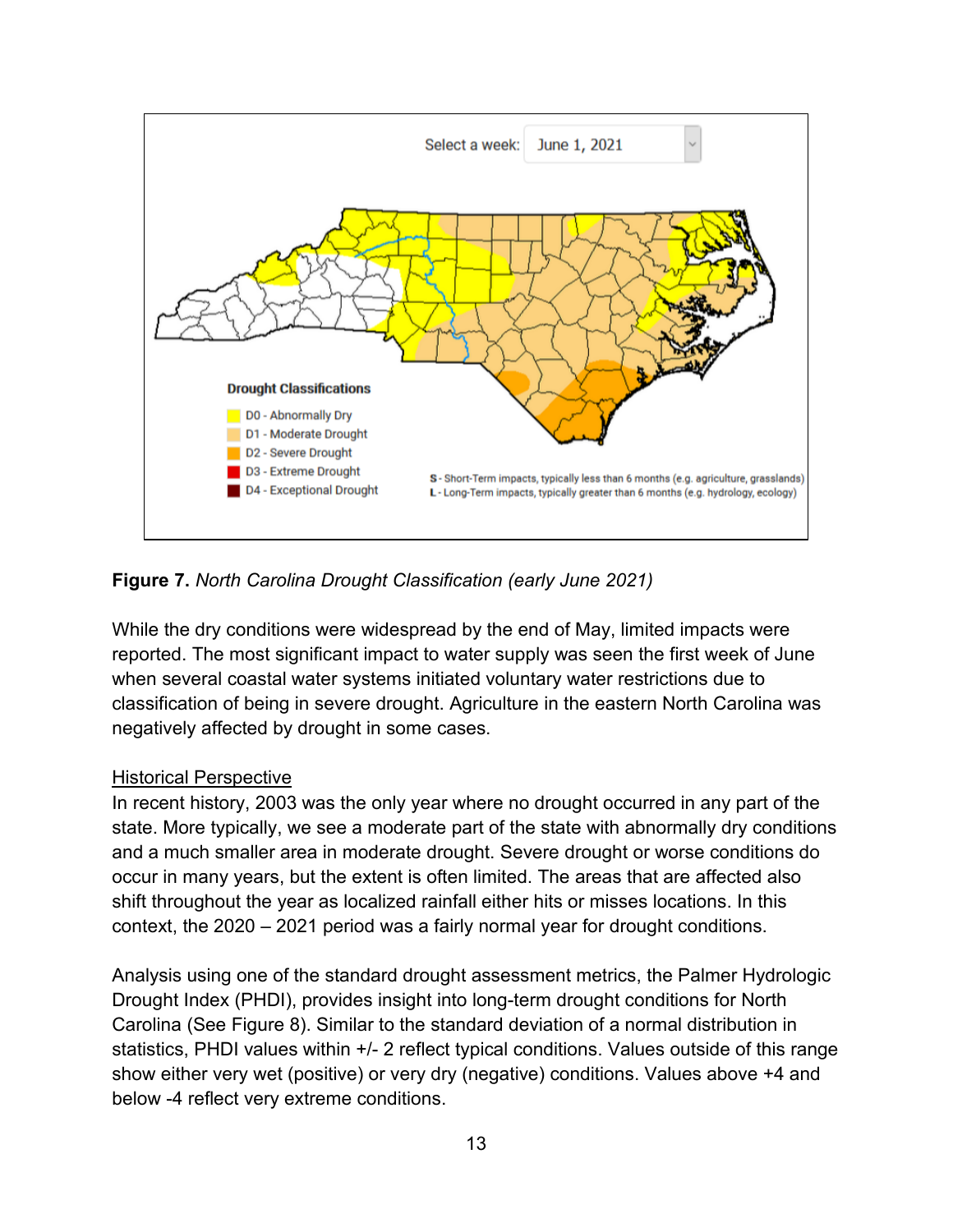

**Figure 8. Palmer Hydrologic Drought Index since 1895** Source: NOAA, 2021

North Carolina experienced extreme drought conditions from 1925 through 1927 with PHDI values reaching -4.1 at one point. A very wet period followed and then an extreme drought occurred in 1932 - 1933. This extreme drought period saw the lowest individual monthly PHDI value of -4.74. Occasional, moderate droughts occur in the 1940's and 1950's but it wasn't until the late 1980's that extreme drought returned. The PHDI reached a low of -4.6 in July 1986. Moderate to wet conditions returned in the 1990's but two of the most extreme droughts in North Carolina's recorded meteorological history occurred between 2000 and 2010. One of the wettest years also occurred during this period. Since 2010, conditions have been less extreme but highly variable swinging from moderately wet to moderately dry. No clear trend is seen but it does appear that more extreme swings in conditions are likely. The North Carolina PHDI values for the report period averaged 3.4 and peaked at 4.8 in February 2021 (NOAA, 2021). These values reflect the very wet winter period and a moderately dry spring. Since the 2007 to 2008 drought, conditions have been trending wetter than normal.

#### **DMAC Meetings**

Drought conditions in North Carolina are updated weekly through an audio-video telecom with a Technical Drought Advisory Team, which is a sub-group of the NC DMAC. The team consists of experts on climate, weather, hydrology, water supply, forestry, and agriculture that report each week on streams flows, groundwater levels,